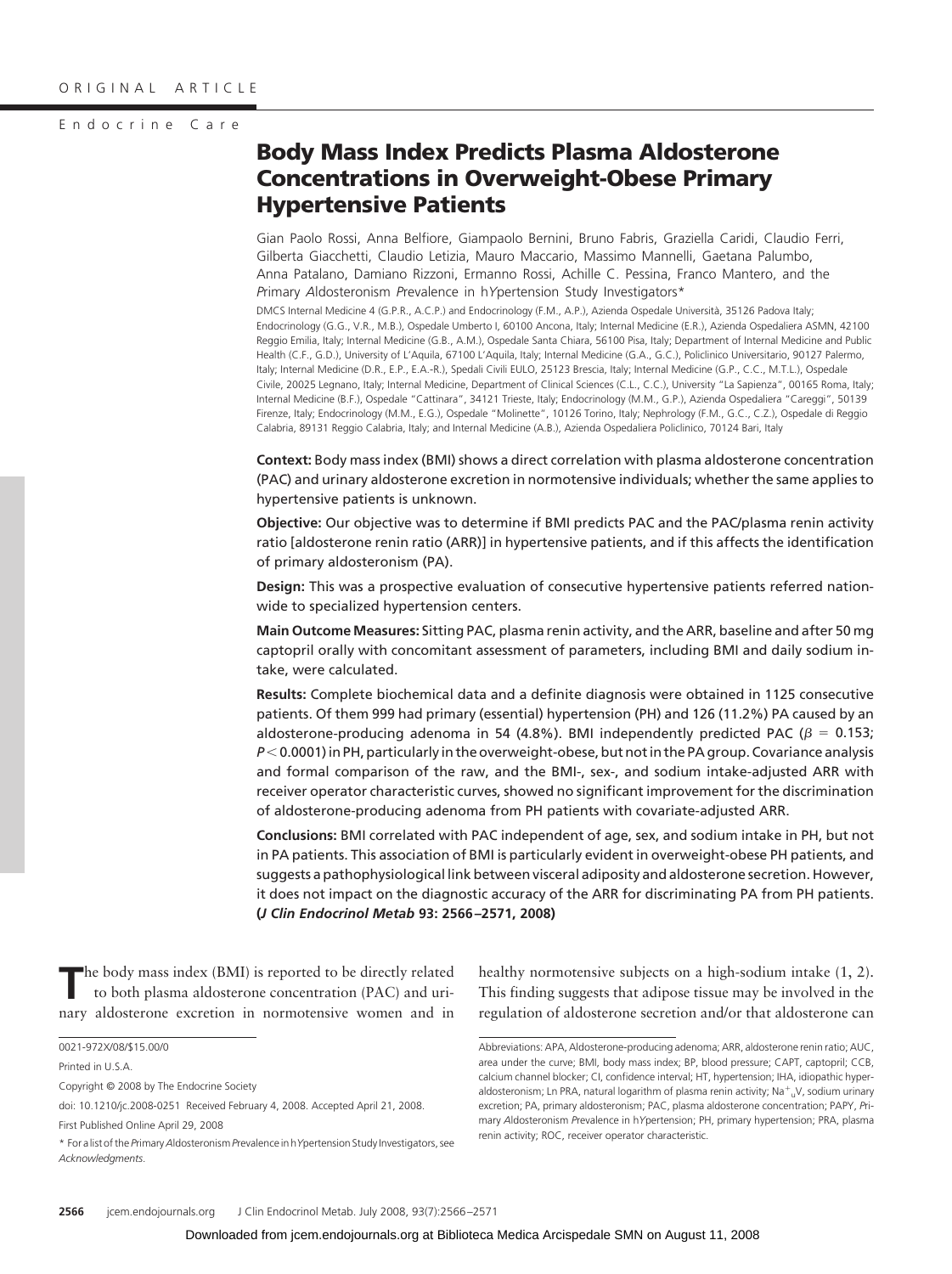affect adipogenesis. However, whether this correlation exists in hypertensive patients remains unknown.

Primary aldosteronism (PA) is the most common cause of secondary arterial hypertension (HT) (3). Screening for this curable and often masked form of HT is based on the ratio of PAC to the plasma renin activity (PRA) or active renin (ARR)  $(4-6)$ . Increased ARR has been previously described in obese hypertensive women (7); if BMI affects PAC, then this may be relevant for interpretation of the ARR in clinical practice. Refinement of the methodology screening for PA is important for early recognition of this condition characterized by a higher prevalence of cardiovascular complications and events than age-, sex-, and BP-matched primary (essential) hypertension (PH) patients  $(8 - 10)$ .

In the *P*rimary *A*ldosteronism *P*revalence in h*Y*pertension (PAPY) Study (3), a large multicenter prospective study of newly diagnosed hypertensive patients referred to specialized HT centers, the PAC, PRA, and ARR were measured under different conditions, along with daily  $Na<sup>+</sup>$  intake, in the context of a comprehensive collection of anthropometric data. This provided a clear distinction between PA and PH, thus giving the opportunity to investigate whether BMI is correlated with PAC, PRA, and/or the ARR in hypertensive patients, and whether this might affect discrimination between PA and PH patients. This study reports on our findings to these questions.

# **Subjects and Methods**

The PAPY Study protocol followed both the Statement for reporting Studies of Diagnostic Accuracy recommendations (11) and the requirements of the Declaration of Helsinki, as previously detailed (3). Study design and the primary results have been described elsewhere (3, 12, 13). Briefly, consecutive newly diagnosed hypertensive patients referred to specialized HT centers nationwide were enrolled after informed consent was obtained (3). The patient's refusal to participate in the study or a prior diagnosis of any form of secondary HT was the criterion for exclusion.

In all patients,  $24$ -h urinary  $Na<sup>+</sup>$  excretion, PAC, and PRA were determined at baseline and after 50 mg oral captopril (CAPT), with patients kept in the sitting position (3). Patients were carefully prepared from the pharmacological standpoint: only treatment with a long-acting calcium channel blocker (CCB) and/or doxazosin was allowed if necessary to minimize the risks of uncontrolled HT.

Methods for the measurement of the biochemical variables and glomerular filtration rate, normal ranges, and intraassay and interassay coefficients of variation have been previously reported (3).

#### **Diagnostic criteria**

In PA an unambiguous diagnosis is feasible only for aldosteroneproducing adenoma (APA) (14) using tight diagnostic criteria. The latter comprise: 1) biochemical evidence of PA as defined (3); 2) lateralization of aldosterone secretion by adrenal vein sampling; 3) evidence of adenoma at pathology; and 4) demonstration of normokalemia and cure, or improvement, of arterial HT at follow-up after adrenalectomy (3). PA patients without conclusive evidence for a lateralized aldosterone excess were not adrenalectomized and therefore were presumed to have idiopathic hyperaldosteronism (IHA).

Given these considerations our analysis of the potential effect of BMI on the diagnostic accuracy of the ARR was focused on using the diagnosis of APA as the gold standard, with data on IHA reported for completeness with the caveat that this is a less clear-cut diagnosis and that a minority of undiagnosed APA patients might have been included in this group.

For subgroup analysis, patients were defined as lean and overweightobese by a cutoff for BMI of 25 kg/m<sup>2</sup>. However, recognizing that some patients with a BMI exceeding this value might have increased muscle rather than visceral fat mass, an analysis by quartile of BMI was also performed.

#### **Statistical analysis**

Log transformation of skewed quantitative variables (PRA, PAC, and plasma cortisol concentration) was performed to achieve a normal distribution. One-way ANOVA followed by Bonferroni's *post hoc* test were used to compare quantitative variables between groups. The distribution of categorical variables was investigated by  $\chi^2$  analysis; correlation was assessed by Pearson's coefficient or nonparametric Spearman test.

A regression analysis (backward,Wald) was used to identify variables independently associated with PAC or the ARR, with an inclusion and exclusion level for individual variables of 0.05 and 0.10, respectively. Colinearity testing was used to avoid including interdependent variables in the model.

Analysis of covariance was used to investigate the effect of BMI and other significant covariates on PAC and the ARR in the different diagnosis groups, and to calculate covariate-adjusted ARR values (15). To evaluate the accuracy of raw and covariate-adjusted ARRs, we compared the receiver operator characteristic (ROC) curves with MedCalc (MedCalc version 9.4.2.0; MedCalc Software, Mariakerke, Belgium); SPSS 15.0 for Windows (SPSS Italy Inc., Bologna, Italy) was used for all other analyses. Statistical significance was defined as  $P$   $\leq$ 0.05.

#### **Results**

# **Baseline characteristics**

The baseline features of the patients divided by diagnosis are shown in Table 1. Briefly, there were no differences in sex across groups. The APA patients were older, had higher systolic blood pressure (BP), PAC, and ARR, and lower PRA and serum potassium levels than the PH patients. The patients with presumed IHA did not differ from the APA patients for PAC, PRA, ARR, and plasma cortisol levels, though their serum potassium level was higher than in APA patients (3). At the screening, 41% of the patients were untreated, 35% were on a CCB or doxazosin, and 24% on both agents. A combination of CCB and doxazosin was required more often (42%) in the APA patients than in the other groups to achieve BP control.

## **Association of BMI with PAC, PRA, and ARR in HT**

Correlation analysis of the whole cohort showed that PAC was positively correlated with BMI, mean BP, and the ARR, and inversely related to sodium intake assessed by 24-h sodium urinary excretion  $(Na^{+}_{u}V)$  (Table 2).

Regression analysis of BMI, age, sex, natural logarithm of plasma renin activity (Ln PRA), mean BP, and  $\mathrm{Na}^{+}$ <sub>u</sub>V showed that BMI was correlated with PAC, along with mean BP and  $\mathrm{Na}^+$ <sub>u</sub>V, whereas the remaining variables did not; a model with BMI, mean BP, and  $\text{Na}^+$ <sub>u</sub>V explained 9.6% of PAC variance (adjusted  $R^2 = 0.096$ ;  $F = 25.23$ ;  $P < 0.001$ ). In contrast, BMI showed no significant correlation with PRA or ARR. The latter was directly related with age ( $r = 0.162; P < 0.0001$ ) and mean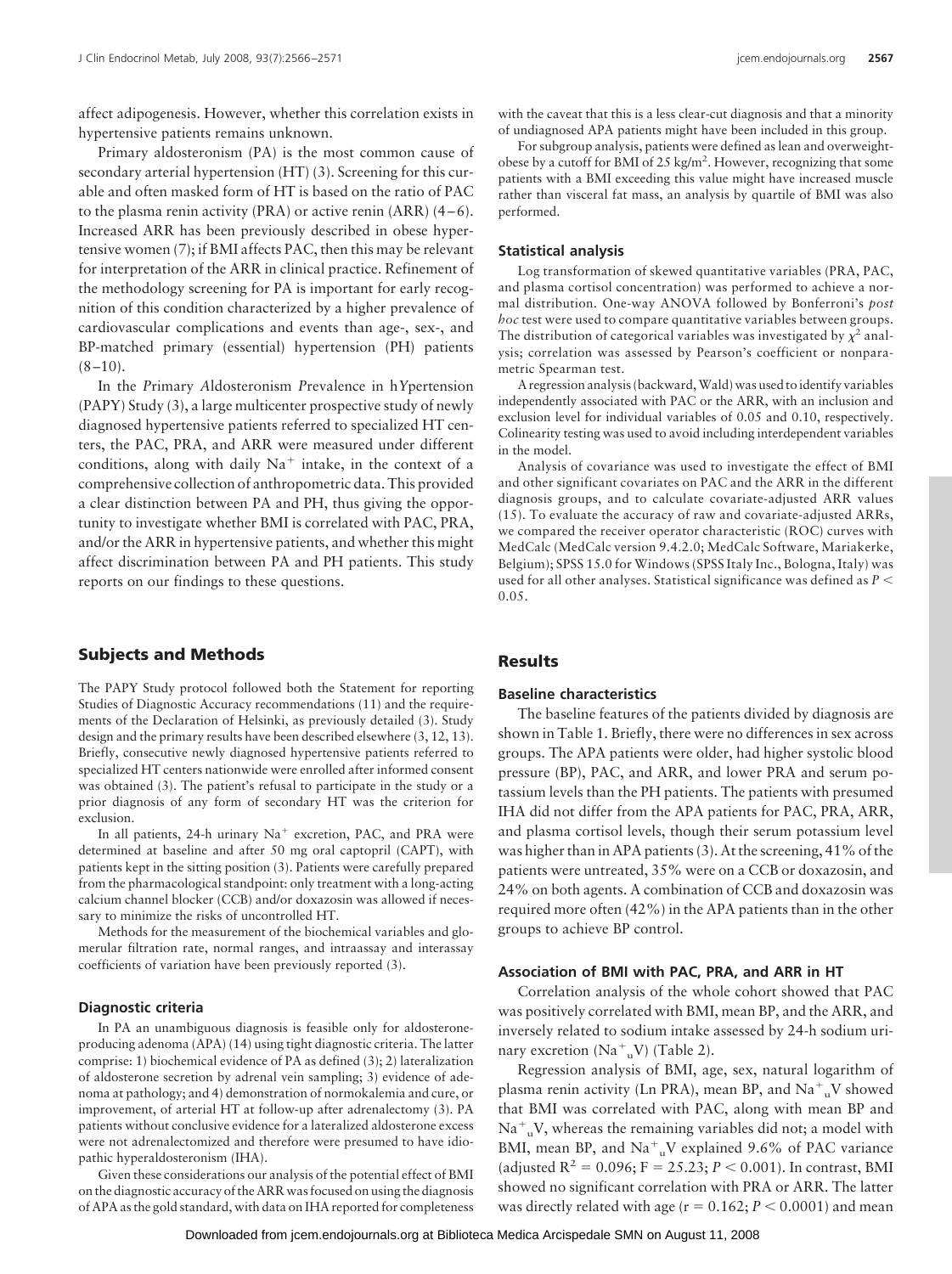|  | <b>TABLE 1.</b> Baseline anthropometric and biochemical characteristics of patients with PH, APA, and IHA |  |  |  |
|--|-----------------------------------------------------------------------------------------------------------|--|--|--|
|--|-----------------------------------------------------------------------------------------------------------|--|--|--|

|                                                                                                            | Group               |                         |                      |                          |                     |                         |  |  |
|------------------------------------------------------------------------------------------------------------|---------------------|-------------------------|----------------------|--------------------------|---------------------|-------------------------|--|--|
| Variable                                                                                                   | PH                  | PH vs. APA<br>(P value) | <b>APA</b>           | APA vs. IHA<br>(P value) | <b>IHA</b>          | IHA vs. PH<br>(P value) |  |  |
| Age (yr)                                                                                                   | $50.5 \pm 3.4$      | <b>NS</b>               | $55.4 \pm 2.4$       | NS.                      | $54.0 \pm 5.3$      | <b>NS</b>               |  |  |
| % Men/women                                                                                                | 56/44               | <b>NS</b>               | 56/44                | <b>NS</b>                | 62/38               | <b>NS</b>               |  |  |
| BMI (kg $\times$ m <sup>-2</sup> )                                                                         | $27.4 \pm 4.7$      | <b>NS</b>               | $27.4 \pm 4.1$       | <b>NS</b>                | $26.9 \pm 4.1$      | NS.                     |  |  |
| Systolic BP (mm Hg)                                                                                        | $147 \pm 18$        | 0.002                   | $158 \pm 23$         | NS.                      | $153 \pm 16$        | 0.066                   |  |  |
| Diastolic BP (mm Hg)                                                                                       | $97 \pm 11$         | <b>NS</b>               | $97 \pm 10$          | <b>NS</b>                | $100 \pm 10$        | 0.035                   |  |  |
| Serum K <sup>+</sup> (mEq $\times$ liter <sup>-1</sup> )                                                   | $4.1 \pm 0.4$       | < 0.0001                | $3.4 \pm 0.5$        | < 0.0001                 | $3.9 \pm 0.4$       | 0.028                   |  |  |
| $Na^+$ , V (mEq $\times$ d <sup>-1</sup> )                                                                 | 145 (135-155)       | NS.                     | 131(110-153)         | NS.                      | 136(122-151)        | <b>NS</b>               |  |  |
| GFR (ml $\times$ min <sup>-1</sup> )                                                                       | $90 \pm 20$         | NS.                     | $84 \pm 16$          | NS.                      | $90 \pm 20$         | NS.                     |  |  |
| PRA (ng $\times$ ml <sup>-1</sup> $\times$ h <sup>-1</sup> )                                               | $1.31(1.00 - 1.63)$ | 0.002                   | $0.64(0.31 - 0.98)$  | NS.                      | $0.52(0.37 - 0.68)$ | < 0.001                 |  |  |
| Plasma aldosterone (ng $\times$ dl <sup>-1</sup> )                                                         | $17.9(16.3-19.6)$   | < 0.0001                | $32.1(26.0 - 38.2)$  | <b>NS</b>                | $25.6(22.4 - 28.8)$ | < 0.0001                |  |  |
| ARR (ng $\times$ dl <sup>-1</sup> )/(ng $\times$ ml <sup>-1</sup> $\times$ h <sup>-1</sup> ) <sup>-1</sup> | $13.7(12.2 - 16.3)$ | < 0.0001                | $50.2(26.5 - 123.2)$ | NS.                      | 49.2 (32.9–77.8)    | < 0.0001                |  |  |
| Plasma cortisol (nmol $\times$ liter <sup>-1</sup> )                                                       | 146 (137-154)       | NS.                     | 131 (120-143)        | NS.                      | 143 (130 - 156)     | <b>NS</b>               |  |  |
| Tumor size (mm)                                                                                            |                     | <b>NS</b>               | $16 \pm 1$           | <b>NS</b>                |                     | <b>NS</b>               |  |  |

Data are mean  $\pm$  sEM, except for variables not normally distributed for which the median and 95% CI are shown. ARR, Plasma aldosterone (ng  $\times$  dl<sup>-1</sup>)/PRA (ng  $\times$  $ml^{-1} \times h^{-1}$ ) ratio; GFR, glomerular filtration rate; NS, nonsignificant; serum K<sup>+</sup>, potassium level.

BP ( $r = 0.189$ ;  $P < 0.001$ ), and inversely related with  $Na<sup>+</sup><sub>u</sub>V$  $(r = -0.091; P = 0.003)$ . Practically identical findings were obtained when the post-CAPT PAC data were examined.

When the cohort was split by BMI values into lean  $(n =$ 404) and overweight-obese ( $n = 721$ ), the direct association of BMI with PAC remained significant only in the latter  $(r =$ 0.100;  $P = 0.004$ ). Moreover, when the 999 PH patients were similarly examined, the direct association of BMI with PAC was not seen in the lean ( $n = 363$ ) but became highly significant in the overweight-obese (n = 636;  $r = 0.182; P <$ 0.0001) patients (Table 3). Moreover, because some patients with a BMI slightly higher than 25 might have increased muscle mass, rather than visceral adiposity, we analyzed PAC by quartiles of BMI. This analysis showed that patients in the highest BMI quartile had significantly higher aldosterone than patients in the lowest quartile (Fig. 1).

We could find no effect of BMI on PAC, PRA, or ARR in the whole group of PA patients ( $n = 126$ ), or in the APA ( $n = 54$ ) or IHA ( $n = 72$ ) group, either baseline or after CAPT. Hence, the direct correlation of PAC with BMI found in the whole cohort largely reflected the PH patients (Table 4).

Of interest, in PH patients a direct correlation existed also between PAC and mean BP (Table 4), suggesting that aldoste-

 $b$   $P$  < 0.05, two-tail.

rone plays a role in increasing or maintaining high BP in the overweight-obese PH patients.

## **BMI and discrimination of APA from PH**

To investigate if BMI had any impact on the discrimination of PA from PH, we used analysis of covariance, (15) entering in the model PAC, age, sex,  $\mathrm{Na^+}_u \mathrm{V}$ , mean BP, and the diagnosis of APA or PH. We also compared the ROC curve of unadjusted and covariate-adjusted ARR using the diagnosis of APA and PH as category status. Both analyses showed no effect of BMI on either the ARR or its accuracy for distinguishing APA from PH. Formal comparison of the ARR accuracy, estimated by the area under the ROC curve (AUC), showed that the BMI-, mean BP, and  $\mathrm{Na}^{+}$ <sub>u</sub>V-adjusted ARR [AUC = 0.886, 95% confidence interval (CI) 0.863–0.906] was slightly better than the raw ARR (AUC = 0.869, 95% CI 0.845– 0.891). However, the difference between curves of AUC (0.168  $\pm$  0.027) was not significant ( $P = 0.529$ ) (Fig. 2).

This analysis consistently showed no significant improvement in the accuracy of the ARR for the diagnosis of APA by adjusting the ARR value for its predictors, including BMI. Essentially identical conclusions were reached when all the PA patients (including IHA) were considered, when the post-CAPT

> ARR was examined, and when the ARR was compared after splitting our patients into lean and overweightobese, or divided by sex.

**TABLE 2.** Pearson correlation coefficient between PAC, the ARR, and other variables in the all group

|                          | <b>PAC</b> | <b>ARR</b>         | Ln PRA                | Age              | <b>BMI</b>           | $Na+$ <sub>u</sub> V  | Mean<br><b>BP</b>    |
|--------------------------|------------|--------------------|-----------------------|------------------|----------------------|-----------------------|----------------------|
| <b>PAC</b>               |            | 0.676 <sup>a</sup> | $-0.033$              | 0.048            | $0.087$ <sup>a</sup> | $-0.184$ <sup>a</sup> | $0.224$ <sup>a</sup> |
| ARR                      |            |                    | $-0.492$ <sup>a</sup> | $0.174^{\circ}$  | 0.030                | $-0.092$ <sup>a</sup> | $0.158^a$            |
| Ln PRA                   |            |                    |                       | $-0.215^{\circ}$ | 0.013                | 0.000                 | $-0.053$             |
| Age                      |            |                    |                       |                  | $0.147^a$            | $-0.040$              | 0.063 <sup>b</sup>   |
| BMI                      |            |                    |                       |                  |                      | $0.140^{\circ}$       | $0.074^{b}$          |
| $Na+$ <sub>u</sub> V     |            |                    |                       |                  |                      |                       | $-0.028$             |
| Mean BP                  |            |                    |                       |                  |                      |                       |                      |
| $^a$ P < 0.01, two-tail. |            |                    |                       |                  |                      |                       |                      |

## **Discussion**

Its large size, the comprehensive collection of anthropometric and hormonal data at enrollment, and the availability of a definitive diagnosis concerning the presence of an APA made the PAPY Study powered to

Downloaded from [jcem.endojournals.org](http://jcem.endojournals.org) at Biblioteca Medica Arcispedale SMN on August 11, 2008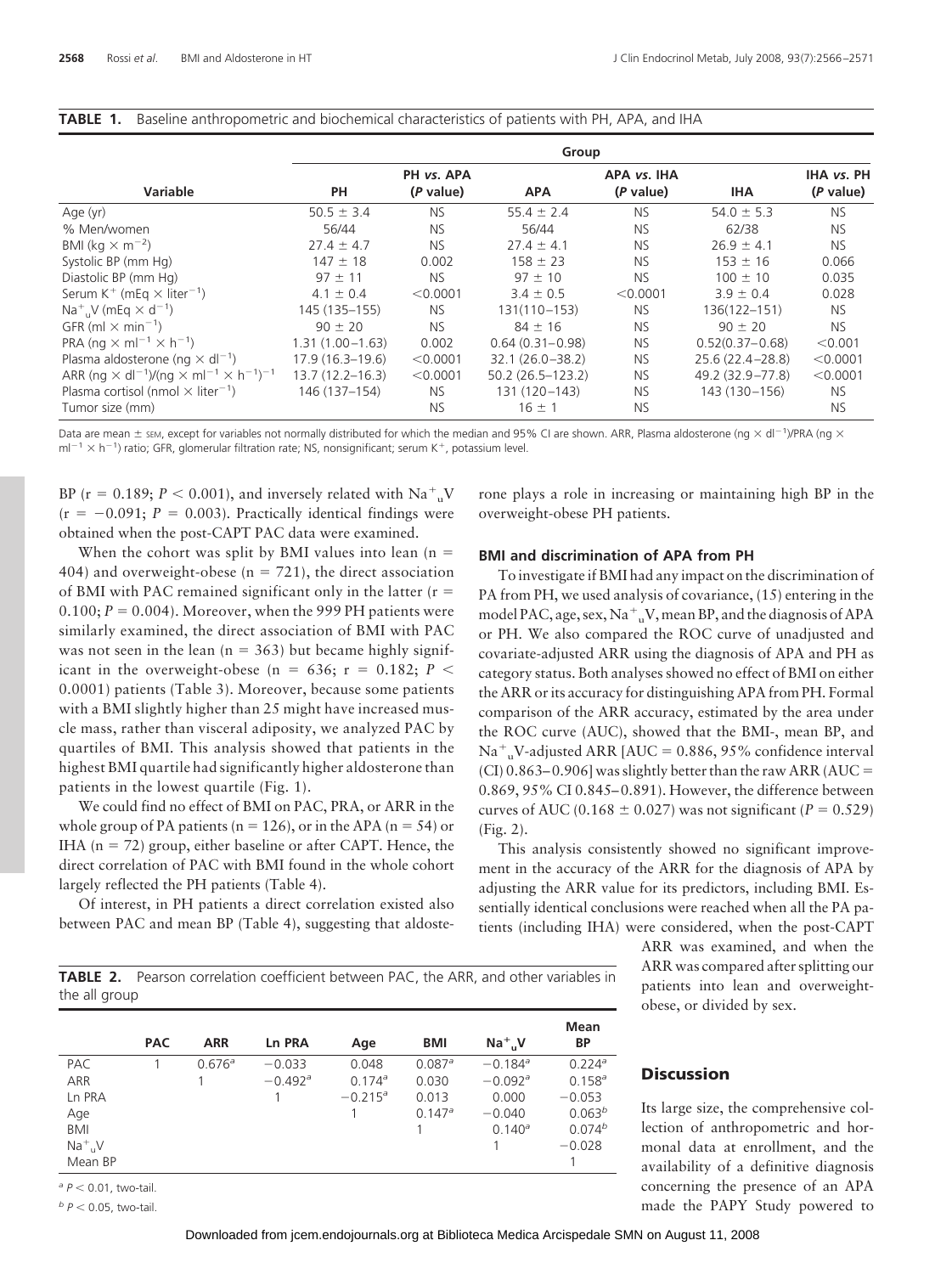**TABLE 3.** Correlation of PAC with BMI in the patients divided according to etiology of

|                                        | <b>Pearson's correlation</b><br>coefficient | <b>Significance</b>     |
|----------------------------------------|---------------------------------------------|-------------------------|
| Lean hypertensive patients             |                                             |                         |
| $PH (n = 363)$                         | $-0.064$                                    | NS.                     |
| $APA (n = 17)$                         | $-0.117$                                    | NS.                     |
| $HA (n = 14)$                          | $-0.270$                                    | NS.                     |
| Overweight-obese hypertensive patients |                                             |                         |
| PH ( $n = 636$ )                       | 0.182                                       | P < 0.0001 <sup>a</sup> |
| $APA (n = 37)$                         | $-0.179$                                    | NS.                     |
| $HA (n = 58)$                          | $-0.083$                                    | NS.                     |

NS, Not significant.

*<sup>a</sup>* Two-tail.

provide new insight into the determinants of PAC. These insights may be of interest from both the pathophysiological and clinical standpoint. We have thus examined the relationship between BMI and PAC, PRA, and the ARR in hypertensives with PH and with APA.

#### **Relationship between BMI, PAC, and ARR in PH**

The first novel finding of this study was that BMI is positively related with PAC, independent of age, BP, gender, and sodium intake, which have a well-established impact on the renin-angiotensin-aldosterone system. These results extend findings in normotensive individuals on a high-sodium intake (1, 2) to the hypertensives. The direct association of BMI with PAC in the overweight-obese subgroup (Table 3) strongly suggests a pathophysiological link between fat deposition and the synthesis and aldosterone secretion. This suggestion is supported also by several lines of evidence  $(1, 16-18)$ .

The direct association between BMI and PAC in normotensive subjects (2) and in primary hypertensive patients, particularly in those who are overweight-obese (Fig. 1), suggests a role for adipose tissue in regulating aldosterone secretion (19), and/or an effect of aldosterone to increase BMI. Adipogenic factors that



**FIG. 1.** The *bar graph* shows a stepwise increase of PAC with increasing quartiles of BMI. The *P* value indicates that the difference of PAC between the lowest and the highest quartile was highly significant.

stimulate aldosterone secretion *in vitro* have been described in humans (18 –20). The novel adipokine complement-C1q TNF-related protein 1 (CTRP1) potently stimulates aldosterone production and mediates, at least in part, the secretagogue effect of angiotensin II on aldosterone in studies on a human adrenocortical carcinoma cell line (H295R) (21). Moreover, complement-C1q TNF-related protein 1 is elevated in hypertensive patients; albeit only lean hypertensives have been studied to date. This protein shares homology with the C1q

globular domain of adiponectin, another adipocyte-derived cytokine that acts as an insulin sensitizer. Our finding of type 1 and 2 adiponectin receptor subtypes in the normal human adrenocortical zona glomerulosa and in APA tissue (22) raises the possibility that adipocyte-derived proteins play an important modulatory role in the regulation of aldosterone secretion.

The alternative hypothesis that aldosterone plays a role in determining fat deposition, and therefore BMI, cannot be dismissed in that it was recently shown that aldosterone acts on the mineralocorticoid receptor to induce peroxisome proliferator activated receptor  $\gamma$  mRNA expression, thus promoting white adipose cell differentiation (23). This would support a pathophysiological role of the hormone in adipogenesis, and thereby in the development of the metabolic syndrome and obesity. Of note, PA has been associated with an increased prevalence of the metabolic syndrome, which includes abdominal adiposity (24, 25). In contrast, our two large groups of patients with PA due to APA or IHA showed no higher BMI than PH patients (Table 1).

Whatever the mechanisms, in PH patients the finding of a positive correlation between BMI and PAC, and also between the latter and mean BP (Table 4) suggests that blockade of the mineralocorticoid receptor should be a rational option for the increasing number of PH patients who are overweight-obese.

### **Effect of BMI on PAC and the ARR in PA patients**

From the practical standpoint, the association of BMI with PAC in hypertensive patients could have implications for the discrimination of PA from PH patients. We found neither a significant impact of BMI on the ARR in PH patients nor any effect of BMI on PAC or ARR in PA patients. The latter was not unexpected because in PA the excess aldosterone secretion is held to be largely autonomous. By analysis of covariance and by comparing the accuracy of raw, and BMI-, mean BP-, and Na<sup>+</sup><sub>u</sub>Vadjusted ARR, we found no improvement of the ARR performance for distinguishing PA from PH patients. Thus, adjustment of the ARR for its significant predictors does not translate into a more accurate identification of PA patients (Fig. 2).

#### **Limitations of the study**

The number of patients with APA and IHA was much smaller than that with PH; therefore, we cannot totally exclude the possibility that the lack of a significant association of BMI with PAC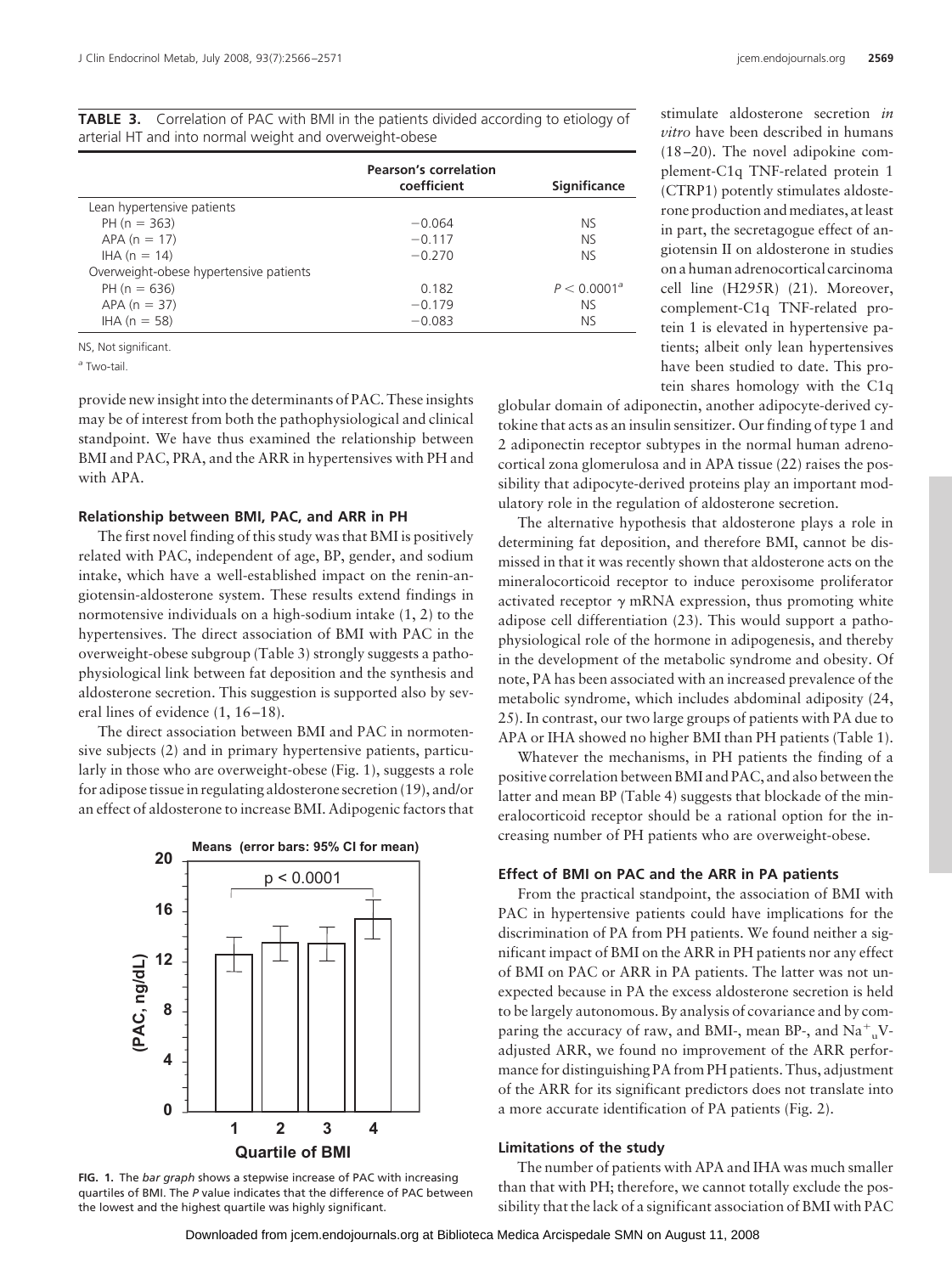| <b>TABLE 4.</b> Pearson correlation coefficient in the different HT subgroups ( $n = 1125$ ) |  |
|----------------------------------------------------------------------------------------------|--|
|----------------------------------------------------------------------------------------------|--|

|                               | <b>PAC</b> | <b>ARR</b>         | <b>Ln PRA</b>         | Age                   | BMI          | $Na+uV$               | <b>Mean</b><br>BP    |
|-------------------------------|------------|--------------------|-----------------------|-----------------------|--------------|-----------------------|----------------------|
| Primary HT ( $n = 999$ )      |            |                    |                       |                       |              |                       |                      |
| PAC                           |            | 0.370a             | $0.156^a$             | $-0.066b$             | 0.134a       | $-0.182$ <sup>a</sup> | $0.214^a$            |
| ARR                           |            |                    | $-0.639$ <sup>a</sup> | $0.160^a$             | 0.024        | $-0.065$              | $0.117^a$            |
| Ln PRA                        |            |                    |                       | $-0.207$ <sup>a</sup> | 0.046        | $-0.023$              | 0.004                |
| Age                           |            |                    |                       |                       | 0.149a       | $-0.043$              | $0.078^{b}$          |
| <b>BMI</b>                    |            |                    |                       |                       |              | $0.144^a$             | $0.087$ <sup>a</sup> |
| $Na+uV$                       |            |                    |                       |                       |              |                       | $-0.033$             |
| Mean BP                       |            |                    |                       |                       |              |                       |                      |
| PA due to an APA ( $n = 54$ ) |            |                    |                       |                       |              |                       |                      |
| PAC                           |            | $0.857^a$          | 0.022                 | $0.350^{b}$           | $-0.033$     | $-0.077$              | 0.053                |
| ARR                           |            |                    | $-0.341^{b}$          | $0.320^{b}$           | $-0.030$     | $-0.182$              | 0.043                |
| Ln PRA                        |            |                    |                       | $-0.165$              | $-0.033$     | 0.143                 | 0.122                |
| Age                           |            |                    |                       |                       | 0.260        | 0.016                 | $-0.221$             |
| BMI                           |            |                    |                       |                       | 1            | 0.148                 | $-0.103$             |
| $Na+IIV$                      |            |                    |                       |                       |              |                       | 0.026                |
| Mean BP                       |            |                    |                       |                       |              |                       |                      |
| PA due to IHA $(n = 72)$      |            |                    |                       |                       |              |                       |                      |
| PAC                           |            | 0.506 <sup>a</sup> | $0.226^{b}$           | 0.046                 | $-0.078$     | $-0.132$              | $0.287$ <sup>a</sup> |
| ARR                           |            |                    | $-0.459$ <sup>a</sup> | 0.114                 | 0.096        | 0.078                 | 0.351 <sup>a</sup>   |
| Ln PRA                        |            |                    |                       | $-0.094$              | $-0.130$     | $-0.243^{b}$          | $-0.164$             |
| Age                           |            |                    |                       | 1                     | 0.016        | 0.098                 | $-0.093$             |
| BMI                           |            |                    |                       |                       | $\mathbf{1}$ | 0.141                 | $-0.001$             |
| $Na+_{U}V$                    |            |                    |                       |                       |              |                       | 0.190                |
| Mean BP                       |            |                    |                       |                       |              |                       |                      |

*a*  $P$  < 0.01, two-tail.

 $b$   $P$  < 0.05, two-tail.

in these patients could be due to an insufficient statistical power. Moreover, there are limitations of a prespecified ARR of 40 for screening of PA, of the unavailability of adrenal vein sampling, and of the use of NP59 scintigraphy, which is an outdated method of showing lateralization, at some centers of the PAPY Study as already discussed (3, 13). Moreover, we could not determine if BMI and PAC were associated with insulin resistance because nomeasurement of thelatterwas availablein the PAPY Study.



**FIG. 2.** The *graph* shows the ROC curves of raw (*dashed line*) and covariate-adjusted (*solid line*) ARR for the discrimination of patients with an APA from primary hypertensive patients. The AUC, which estimates the accuracy, of each test, was significantly ( $P$   $<$  0.001) higher than the AUC  $\,$ under the identity line (0.500) for both curves (for the BMI-, mean BP, and Na<sup>+</sup><sub>u</sub>V-adjusted ARR = 0.886, 95% CI 0.863–0.906; for the raw ARR = 0.869, 95% CI 0.845– 0.891). However, the difference between curves of AUC (0.168  $\pm$  0.027) was not significant ( $P = 0.529$ ).

#### **Conclusions**

This study allows the following three conclusions. First, in overweight-obese primary hypertensive patients, there is a significant independent positive correlation between BMI and PAC, supporting the hypothesis of a pathophysiological link between adipose tissue and the adrenal zona glomerulosa. Second, this correlation was not detectable in patients with arterial HT caused by PA, due to APA or IHA, and was not seen for ARR. Finally, adjustment for BMI does not improve the accuracy of the ARR for discrimination of PA from primary (essential) hypertensive patients.

## **Acknowledgments**

We thank the *P*rimary *A*ldosteronism *P*revalence in h*Y*pertension Study Investigators for their support and collaboration.

Address all correspondence and requests for reprints to: Professor Gian Paolo Rossi, M.D., F.A.C.C., F.A.H.A., DMCS-Clinica Medica 4, University Hospital, via Giustiniani, 2, 35126 Padova, Italy. E-mail: gianpaolo.rossi@unipd.it.

This study was supported by research grants from The FOundation for advanced Research In Hypertension and CArdiovascular diseases (F.O.R.I.C.A.) and the Societa` Italiana dell'Ipertensione Arteriosa (SIIA).

Disclosure Statement: The authors have nothing to disclose.

# **References**

1. **Goodfriend TL, Kelley DE, Goodpaster BH, Winters SJ** 1999 Visceral obesity and insulin resistance are associated with plasma aldosterone levels in women. Obes Res 7:355–362